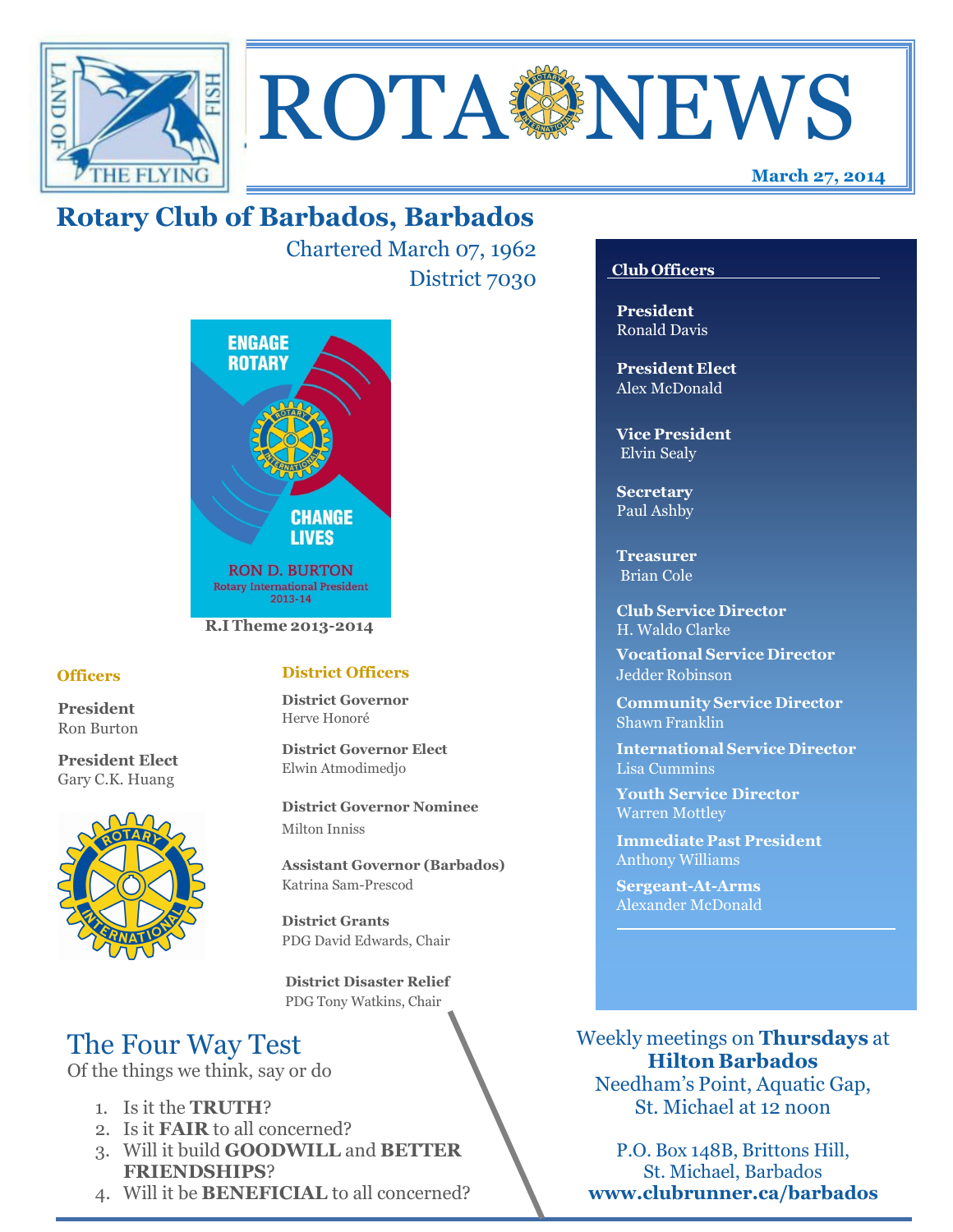### **THE ROTARY CLUB OF BARBADOS WELCOMES ALL VISITING ROTARIANS AND GUESTS TO THIS WEEKLY MEETING**

**Today your Greeters are:**  Past Secretary Joe Johnson & Director Shawn Franklin

**Today will be a Fellowship Meeting with updates on the "Bee Gees" Show, District Conference – Martinique and International Convention - Australia** 

#### **For those who missed last week, March 20, 2014**

A Classification Talk was presented by Dr. Tracy Archer – Her classification is Medical Services



#### **Photo Tracy Archer presenting**

#### **SUMMARY OF CLASSIFICATION TALK**

Tracy Archer MBBS, MRCOG Medical Doctor Obstetrician and Gynecologist She lives in Christ Church with a 10 year old daughter Kimani Archer.

#### **Education**

Combermere Secondary School University of the West Indies Royal College of Obstetricians and Gynecologist

#### **Currently:**

- Employed as Medical Director of Barbados Family Planning Association, an NGO catering to the sexual and reproductive needs of the community
- Private practice in Obstetrics and Gynecology
- Associate Lecturer at UWI, faculty of Medical Sciences
- Deputy Chairman of The Barbados Medical Council

#### **Hobbies:**

Reading anything from fiction to nonfiction

#### **'Extra-curricular activities':**

Took up running to lose weight, finally "enjoying" it, although wouldn't go as far as to say it is a hobby

#### **Launch the Weekly Children Homes Engagement Program – Director Shawn**

Rotarians Annie, Neal, Willie and Shawn met at the Sterling Children's Home on the afternoon of Tuesday 18th to launch the **Weekly Children Homes Engagement Program.** 

The agenda of this first visit was just to introduce the Rotarians and the program to the participants and more importantly to unofficially canvas them as to their areas of interest. This to more appropriately structure the content of the program. The children were very keen and opened up to the Rotarians. Quickly information was received about their likes, dislikes, ambitions and hobbies.

During the visit a small group of UWI students were encountered, who have quite commendably started a homework program. They go to Sterling on Tuesdays to assist the kids with their academics.

In order to avoid any clash with the UWI group it was therefore decided that Rotary would re-schedule to Thursday evenings. The committee will be reaching out to Rotarians to take part in one of the Thursday visits at least once every three months. However any Rotarian or Partner in Service who feel so inclined are free to join in a refreshing evening filled with Rotary spirit on any given Thursday.

This Thursday in the spirit of athletic season we are hoping to have a motivational talk by one of the coaches from the Defense Force Athletics Program.



On March 27th, South East Asia will be declared polio-free. This is a huge milestone in the fight to end polio and we need your help to share the news. Join our **Thunderclap** at the link below to donate your social media status for a one-time post on this accomplishment. Together, our voice will be amplified across the world. http://thndr.it/1p8PaS7



# **Meeting Details**

Thursday, March 20, 2014. Sergeant-At-Arms: PE William "Alex" McDonald

| <b>Fines</b> | $-$ \$221.61 |
|--------------|--------------|
|--------------|--------------|

- Attendance 51%
- 
- 
- **Raffle \$146.81** 
	-
	-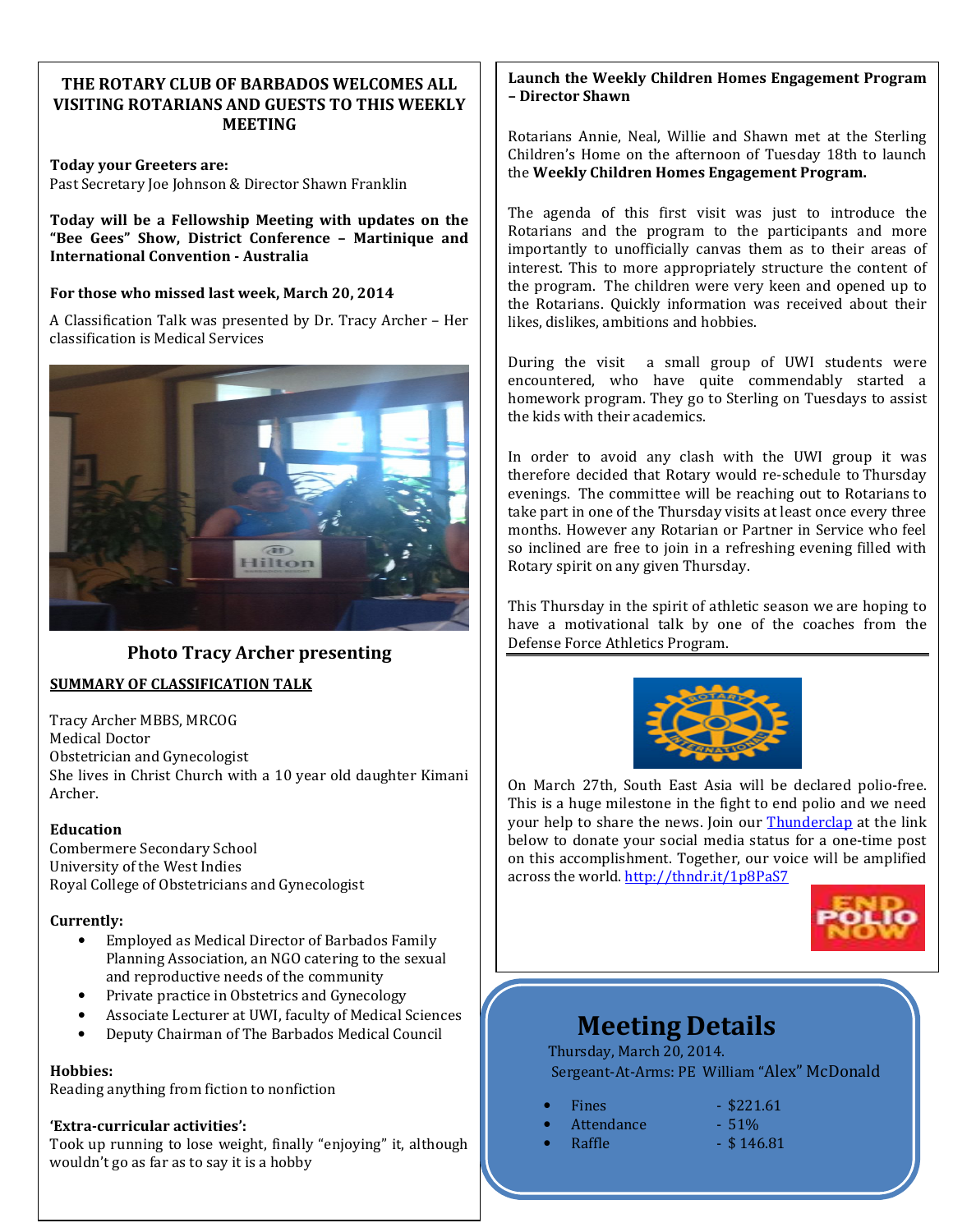#### **Profiles in Community Service # 5**

**GREETERS** Dr. Grenville Winslow Phillips, C.B.E,, J.P. A continuation

This week we will look at the Celebrations for the 25<sup>th</sup> Anniversary of the Rotary Club of Barbados.

In an interview, nonchalantly, Past President Grenville indicated that he did not pursue a Presidents Project for at that time the club was rebuilding its financial base.

However I am reliably informed by someone who was present and with a vivid recollection when the announcement was made to the club. He recalls President Grenville informing in a most stoic fashion – **"Gentlemen, there is no Budget!"** 

The club proceeded to recognize twenty-five (25) persons in the Community; who had not been before recognized. Following is the invitation to the Public which appeared in the local press.

#### **CIRCULAR**

The Rotary Club of Barbados is this year celebrating the 25th anniversary of Rotary in Barbados, and in recognition of this significant landmark, Rotary proposes to honour 25 persons of the Barbadian community in appreciation of their outstanding service beyond the call of duty.

The 25 persons to be honoured will be selected from persons previously without recognition who demonstrate excellence in coping with unforeseen, difficult and unexpected circumstances in a sensitive, compassionate and innovative manner. Persons satisfying these criteria would have put service to the community above self interest. Nominations are<br>invited from the Executive Committees of from the Executive Committees of organizations, members of the public, as well as Rotarians

Among the organizations, the honours will be conferred **on previously unrecognized persons**  likely to deserve recognition in such areas as:

- a police officer who gives his/her spare time to help young people;
- a concerned prison officer:
- a courteous bus driver or conductor from the Transport Board or Minibus Association with a good safety record;

#### **Profiles in Community Service # 5**

#### A continuation

- a primary school teacher with an outstanding record of service and many years devotion to his/her pupils;
- librarian who encourages young people to read
- a caring nurse:
- a person who plants fruit trees or flowering plants to beautify the community;
- a postman who has delivered mail for over 25 years regardless of the weather; and
- caring, courteous officers from the Fire Service, Emergency Ambulance Service, St. John Ambulance Brigade, Red Cross Society, the Church, R.S.P.C.A., Scout Leaders and Guide Leaders.

In addition to the foregoing, the public is invited to nominate in any field five (5) additional voluntary workers whom they consider worthy of receiving the Rotary Certificate of Recognition.

Would you please initiate the nation-wide search? The public is invited to help us find these 5 voluntary workers. Any member of the public can help by sending the name, address, telephone number and category of his/her favourite candidate **with a tribute of not more than 100 words** giving reasons why he/she should receive an award.

Please add your own name, address and telephone number and send your nomination to the Rotary 25th Anniversary Awards, Rotary Club of Barbados, P.O. Box 645c, Bridgetown, before the February 21, 1987 deadline.

The recipients of the awards will receive a Certificate of Recognition and in this connection, the decision of the judges will be final.



**Photograph of PP Grenville with PP Rex et al.(2007)** 

 *on the 25th Anniversary of the RCoB Next Week – The Lucky 25 -Profiles of persons recognized* 

*Continued next page*